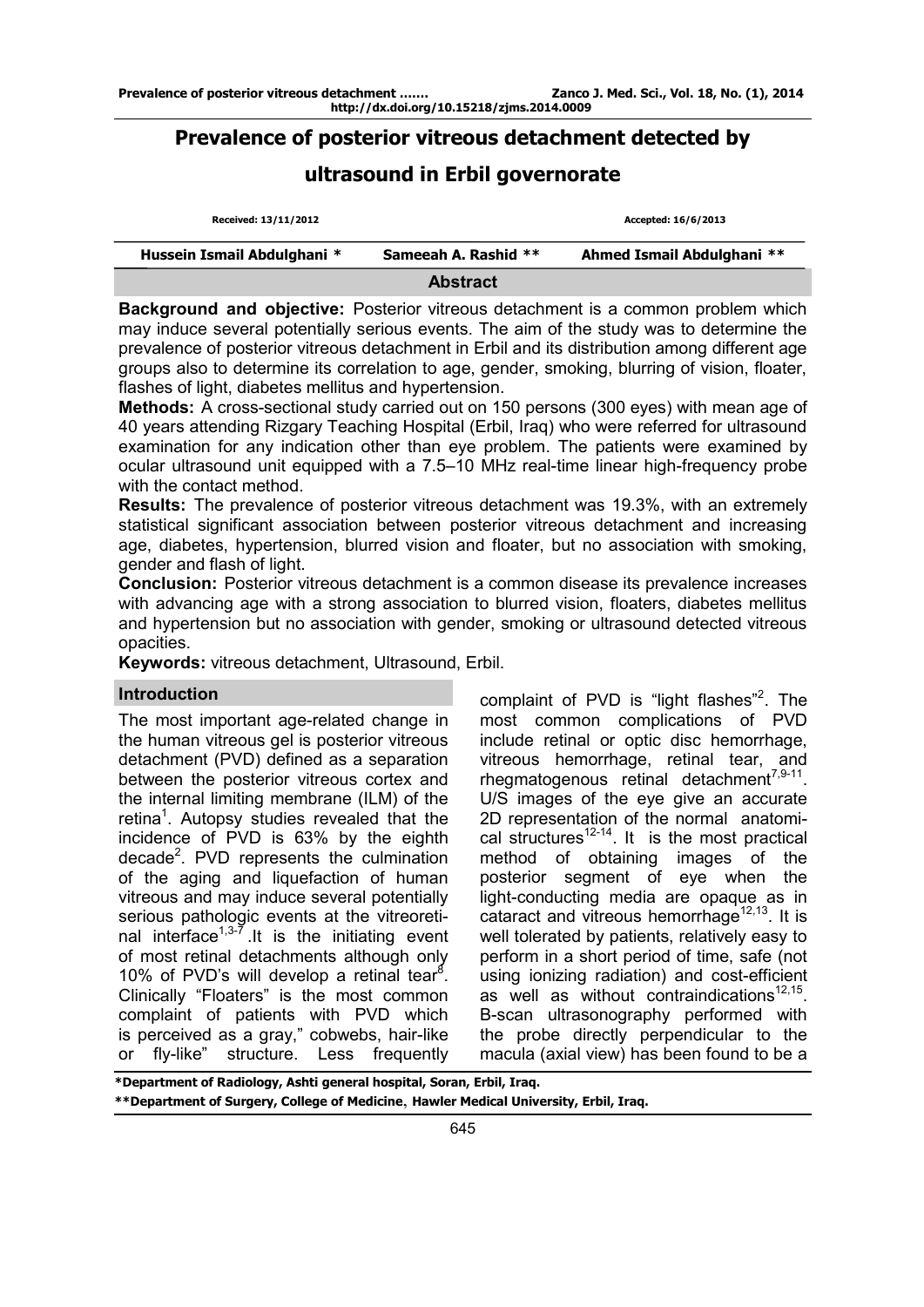Sensitive method for detecting partial posterior hyaloid separations from the retina3,16-<sup>18</sup>. The aim of this study was to determine the prevalence of posterior vitreous detachment in a sample of patients attending Rizgary outpatient clinic and its distribution among different age groups and to determine the association of age, gender, smoking, blurring of vision, floater, flashes of light, diabetes mellitus and hypertension with posterior vitreous detachment.

#### **Methods**

A cross-sectional study convenient sampling is carried out on 150 persons (300 eyes) with ages between 15-76 years old (mean age of 40 years) attending Rizgary Teaching Hospital, Erbil, Iraq, who were referred for ultrasound examination for any indication other than eye problem during the period from May 2011- Jan 2012 and they were examined by ocular ultrasound using ultrasound units (Siemens Sonoline Prima, Philips, and Shimadzu) equipped with a 7.5–10 MHz real-time linear highfrequency probe with the contact method. Exclusion criteria included those with previous ocular operation (cataract surgery, refractive surgery), ocular trauma and high refractive errors (over 6D myopia and over 4D hypermetropia). Patients were examined in sitting or supine position, acoustic gel applied to the transducer; the transducer placed in direct contact against closed eyelid with gently pressing it over the eye , Figure 1. Transverse and longitudinal views were obtained. When the vitreous gel came into the view, we first scanned the globe in the primary position (straight gaze), followed by asking the patient to move the eyeball from side to side frequently, the Posterior Vitreous Detachment appeared as thin membrane undulating on eye movement, Figure 2. Data were collected by direct interview with the patients using specially designed questionnaire. After ethical approval was obtained for the study by Ethics Committee of Hawler Medical University, verbal

consent was taken from all the enrolled patients who had been informed about the purpose and procedure of the study.



**Figure 1**: Transverse scan with **Figure 2**: Ultrasound image of a patient real-time linear high-frequency probe. With PVD taken during the research.

Data were analyzed using the statistical package for social sciences (SPSS version 18). Chi-square test of association was used to show the significance of association between posterior vitreous detachment and different factors. When the expected count of more than 20% of cells of row x column table was less than 5, Fisher's exact test was used instead of chi-square. A P- value equal or less than 0.05 was considered as statistically significant <sup>19</sup>.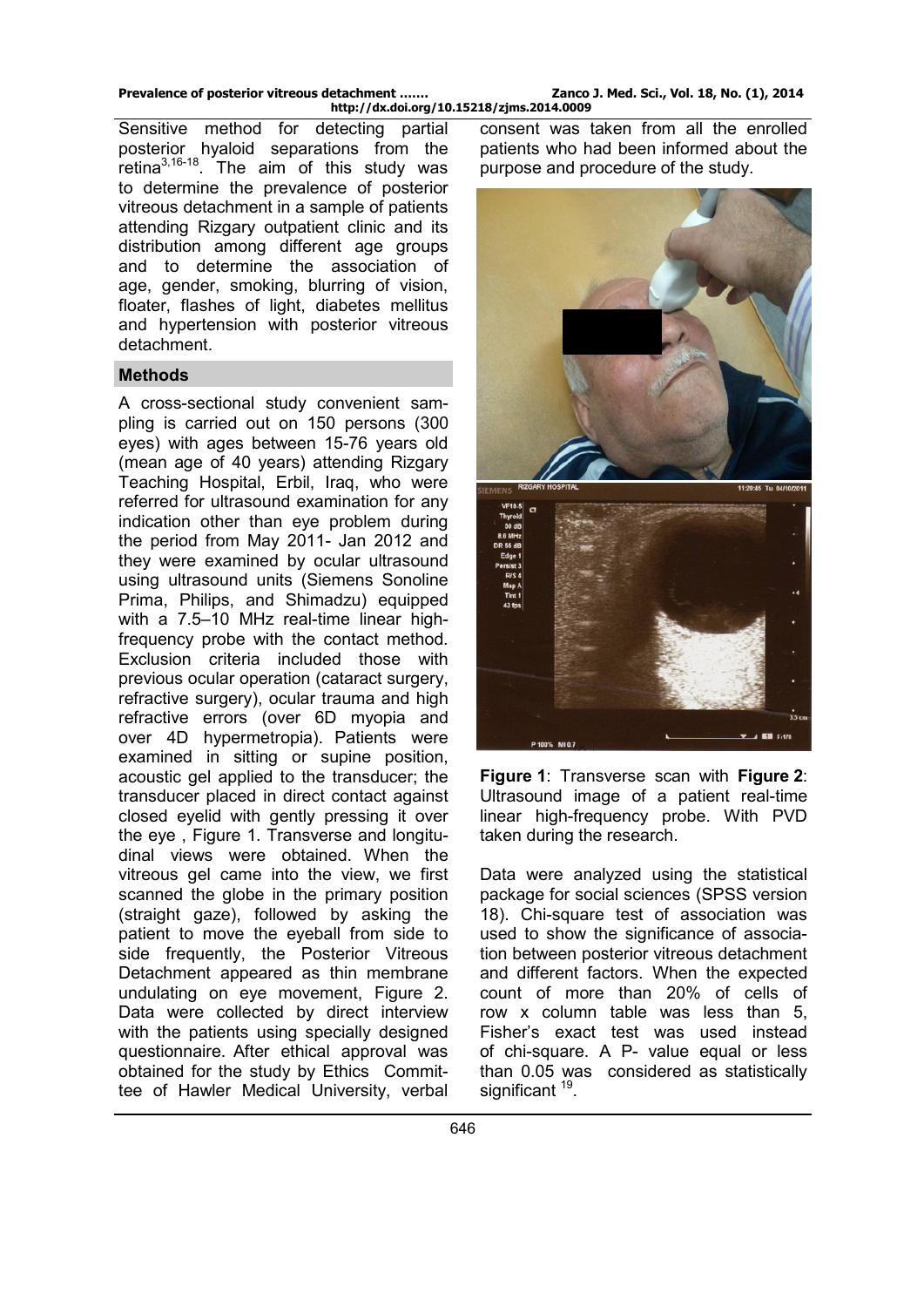| Prevalence of posterior vitreous detachment | Zanco J. Med. Sci., Vol. 18, No. (1), 2014 |  |
|---------------------------------------------|--------------------------------------------|--|
| http://dx.doi.org/10.15218/zjms.2014.0009   |                                            |  |

#### **Results**

In the sample of 150 patients, the patients were divided into 3 groups according to their age. The prevalence of PVD in our sample was 29 patients out of 150 patients (19.3%), with an extremely statistical significant association between PVD and increasing age  $(P < 0.001)$ , Table 1. Table 1 also shows the relation of gender to PVD, with gender distribution of 11 (18.0%) out of 61 male and 18(20.2%) out of 89 female. It is found that there is no statistically significant association between PVD and gender  $(P = 0.738)$ . No statistically significant association is observed between the prevalence of PVD and smoking or ultrasound detected vitreous opacities, with P value of 0.738 and 0.685, respectively. Tables 1 and 3 show these relations respectively. The prevalence of PVD in patient with no blurred vision or floaters was 12.0% and11.8%

respectively while those with blurred vision or floaters, the prevalence was 28.4% and 40% respectively, Table 2, hence indicating a statistically significant association between PVD and symptoms of blurred vision or floaters  $(P = 0.012$  and P=0.001,respectively). Table 2 depicts that the prevalence of PVD in those who don't have flashes of light was 17.7% while those who have flashes of light was 44.4%. It is concluded that there is no statistically significance association between PVD and flashes of light  $(P = 0.071)$ . Again a statistically significance association between PVD and diabetes mellitus or hypertension was observed  $(P = 0.001 \&$ 0.016, respectively) with the prevalence of PVD in those who don't have diabetes mellitus or hypertension was 17.1% and 16.4 respectively, while those who have diabetes mellitus or hypertension was 100% and 43.8% respectively, Table 3.

| Variable       | N   | <b>Prevalence of PVD</b> |      | P       |
|----------------|-----|--------------------------|------|---------|
| Age (years)    |     | No.                      | $\%$ |         |
| $< 35$         | 67  | 4                        | 6.0  |         |
| 35-54          | 50  | 9                        | 18.0 | < 0.001 |
| $55+$          | 33  | 16                       | 48.5 |         |
| Total          | 150 | 29                       | 19.3 |         |
| Gender         |     |                          |      |         |
| Male61         | 61  | 11                       | 18.0 | 0.738   |
| Female         | 89  | 18                       | 20.2 |         |
| <b>Smoking</b> |     |                          |      |         |
| No             | 134 | 27                       | 20.1 | 0.738   |
| Yes            | 16  | 21                       | 2.5  |         |
| Total          | 150 | 29                       | 19.3 |         |

**Table 1**: Prevalence of PVD and its association to age, gender and smoking.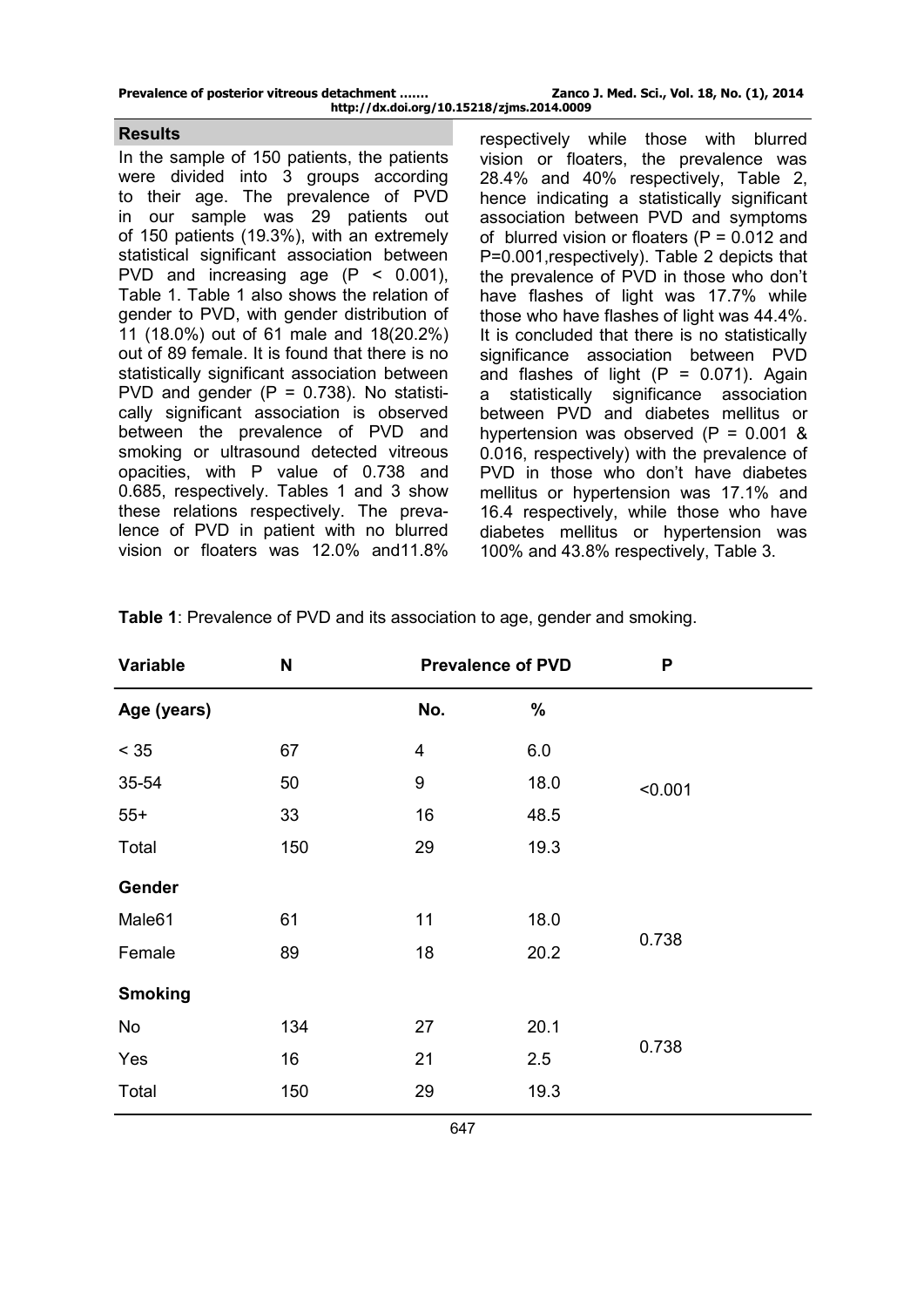| Variable                  | N   | <b>Prevalence of PVD</b> |               | P       |
|---------------------------|-----|--------------------------|---------------|---------|
|                           |     | No.                      | $\frac{9}{6}$ |         |
| <b>Blurring of vision</b> |     |                          |               |         |
| No                        | 83  | 10                       | 12.0          |         |
| Yes                       | 67  | 19                       | 28.4          | 0.012   |
| Total                     | 150 | 29                       | 19.3          |         |
| <b>Floaters</b>           |     |                          |               |         |
| No                        | 110 | 13                       | 11.8          | < 0.001 |
| Yes                       | 40  | 16                       | 40.0          |         |
| Total                     | 150 | 29                       | 19.3          |         |
| <b>Flashes of light</b>   |     |                          |               |         |
| No                        | 141 | 25                       | 17.7          | < 0.071 |
| Yes                       | 9   | 16                       | 44.4          |         |
| Total                     | 150 | 29                       | 19.3          |         |

**Table 2**: Relationship of blurring of vision, floaters and flashes of light to PVD.

**Table 3:** Relationship of diabetes mellitus, hypertension and vitreous opacities by U/S to PVD.

| Variable                           | N   | <b>Prevalence of PVD</b> |       | P     |
|------------------------------------|-----|--------------------------|-------|-------|
|                                    |     | No.                      | %     |       |
| <b>DM</b>                          |     |                          |       |       |
| No                                 | 146 | 25                       | 17.7  |       |
| Yes                                | 4   | $\overline{\mathbf{4}}$  | 100.0 | 0.001 |
| Total                              | 150 | 29                       | 19.3  |       |
| Hypertension                       |     |                          |       |       |
| No                                 | 134 | 22                       | 16.4  |       |
| Yes                                | 16  | $\overline{7}$           | 43.8  | 0.016 |
| Total                              | 150 | 29                       | 19.3  |       |
| U/S detected vitreous<br>opacities |     |                          |       |       |
| No                                 | 113 | 21                       | 18.6  |       |
| Yes                                | 37  | 8                        | 21.6  | 0.685 |
| Total                              | 150 | 29                       | 19.3  |       |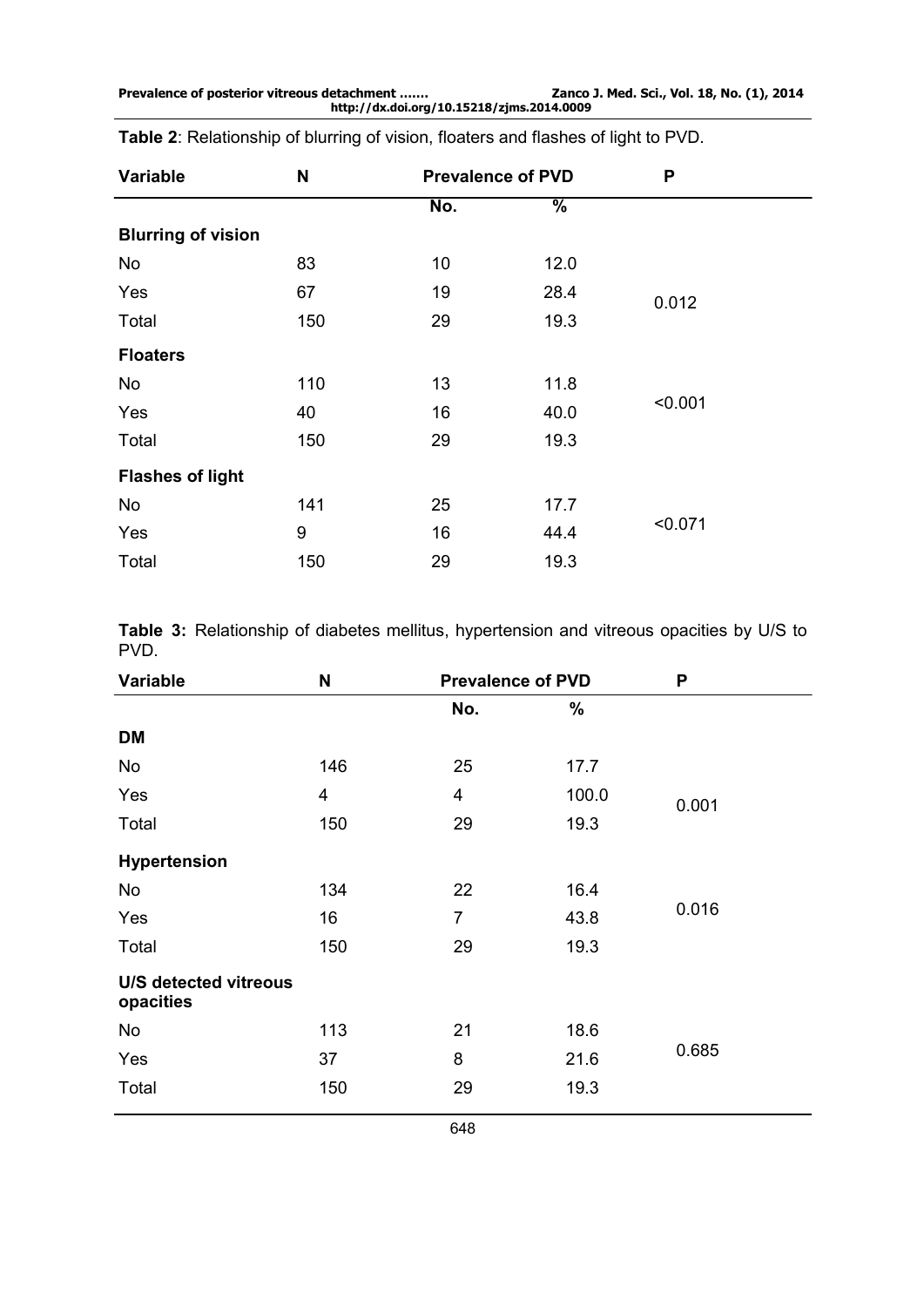| Prevalence of posterior vitreous detachment | Zanco J. Med. Sci., Vol. 18, No. (1), 2014 |  |
|---------------------------------------------|--------------------------------------------|--|
| http://dx.doi.org/10.15218/zjms.2014.0009   |                                            |  |

#### **Discussion**

PVD is a common disease but despite of this fact its prevalence was not studied in Erbil. In this study, 29 out of 150 patients (19.3%) had PVD, this result is nearly comparable to Dawood *et al*<sup>20</sup>, Hikichi*et al*<sup>21</sup> and Ahmed A  $M<sup>15</sup>$  whose results were 19.2%, 20% and 14.6% respectively. The prevalence of PVD increased with increased age from 6.0% below 35 years, 18.0% at 35-54 years to 45.5% above 55 years with a statistically significant association between advancing age and PVD  $(p < 0.001)$  and this is in agreement with Schwab *et al*<sup>22</sup> (Austria), Hayrehet.al<sup>23</sup> (USA), Weber-Krause *et.al<sup>24</sup>* (Germany) who showed that prevalence of PVD increased with advancing age. The prevalence of PVD was 18.0% in males while it was 20.2% in females with no statistically significant association between them which means both genders have similar prevalence, this result is comparable with Schwab *et al*<sup>22</sup> (Austria) and Tanner *et al*<sup>25</sup> (UK) . Our result regarding the relationship of smoking to PVD showed no statistically significant association between non smokers and smokers in developing PVD. This means smoking may not be a risk factor in developing PVD, but no previous data were available assessing this relationship to be compared with. Prevalence of PVD in those persons who have blurred vision (28.4%) was about double than those who don't have blurred vision (12%)  $(p = 0.012)$ , again to our knowledge no previous data were available for comparison to be made, and this may raise the idea that further studies should be conducted to confirm & support these results and to shows the relationship of smoking & blurred vision to PVD. For the association of PVD and floaters, our results showed statistically significant association as 40% of persons with floater symptom have PVD while only 11.8% of persons who don't have floaters have PVD ( $p < 0.001$ ), this result is comparable to the result of Hikichi *[et a](http://www.ncbi.nlm.nih.gov/pubmed?term=%22Hikichi%20T%22%5BAuthor%5D)* $l^{21}$  (US) who had the same result with  $P = 0.04$ , but lower than Murakami *et al*<sup>26</sup>

(Japan) whose result was 83% and this is because he dealt with older age groups.Regarding the relationship of PVD and symptom of flashes of light, although it showed no statistical significance ( $p =$ 0.071) but it is noted that PVD is 2.5 times higher in person who have flashes of light than those who don't have it (44.4% in those with flash of light, 17.7% with no flashes of light), our result was lower than Hikichi *et al*<sup>21</sup>(US) whose result showed 67% of persons who have flashes of light have PVD with  $p = 0.01$  and this difference can be explained that most of our patients can't understand what does flashes of light really mean which might lead to a subjective bias. Concerning the relationship of diabetes mellitus and PVD, it showed that there is a high prevalence of PVD among patients with diabetes mellitus in which only 17.1% of patients with no diabetes mellitus have PVD while 100% patients with diabetes mellitus have PVD, with a statistically significant association  $(p = 0.001)$ , these results are comparable to another study done by McLeod *et al<sup>27</sup>* (UK) who showed the prevalence of PVD in 154 patients with diabetes mellitus was 96%. This is explained by proliferative retinopathy in which new blood vessels, arising as a response to retinal ischemia, penetrate the inner limiting lamina of retina and grows within the cortical gel to form vascularisedepiretinal membrane. There are 2 important consequences of diabetic epiretinalvasoproliferation: (i) fibrous contraction within the epiretinal membrane; and (ii) separation of the cortical gel from the retina $27$ . Concerning the relationship of hypertension to PVD, our result showed that prevalence of PVD was higher in hypertensive patients (43.8%) than those who don't have hypertension (19.3%) and this may be due to the prevalence of hypertension is high in older age group and in older age group there will be a higher prevalence of PVD than younger age group as we discussed. Regarding the relationship of PVD to ultrasound detected vitreous opacities, there was no statistically